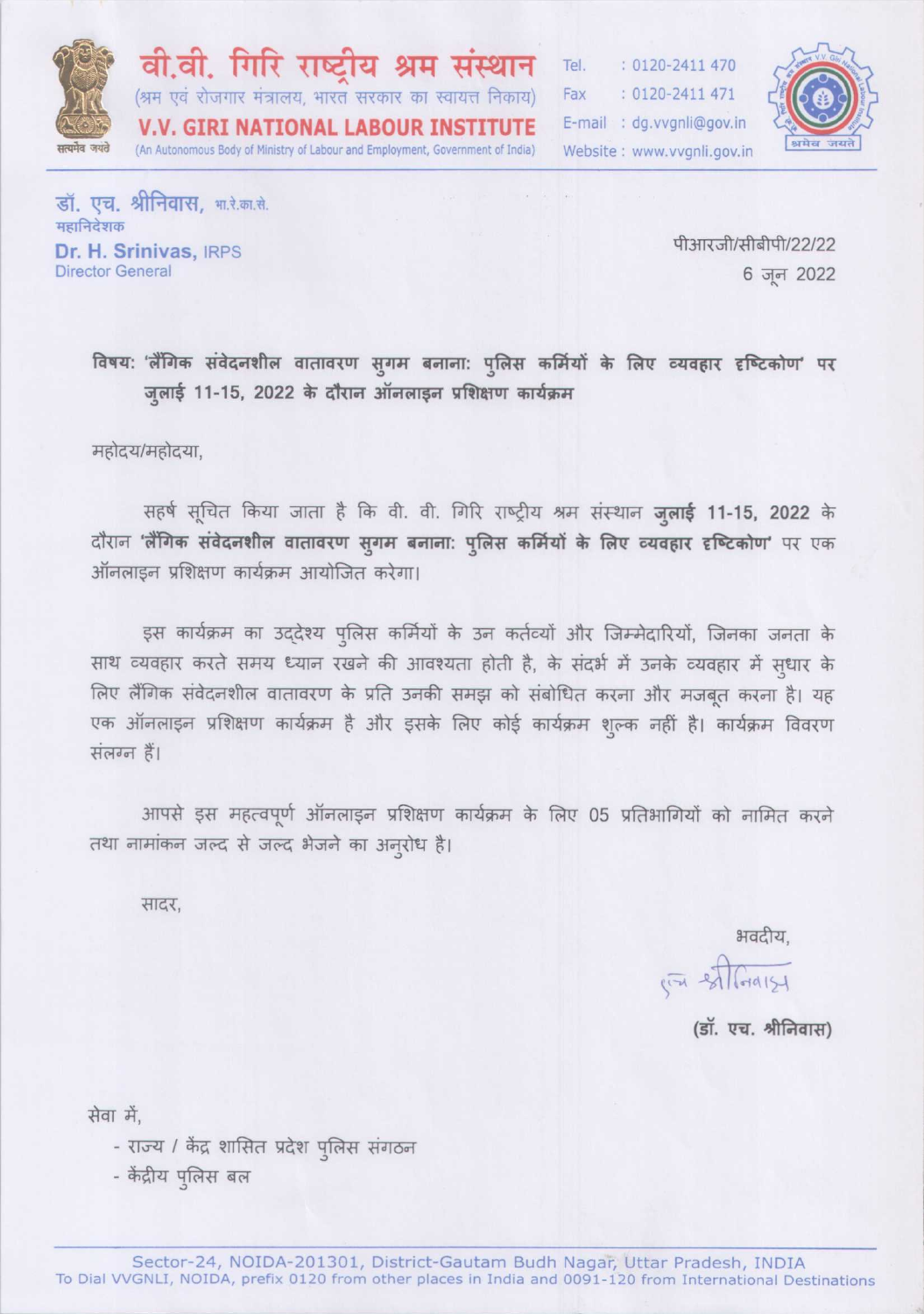

वी.वी. गिरि राष्टीय श्रम (श्रम एवं रोजगार मंत्रालय, भारत सरकार का स्वायत्त निकाय) **V.V. GIRI NATIONAL LABOUR INSTITUTE** (An Autonomous Body of Ministry of Labour and Employment, Government of India)

Tel.  $: 0120 - 2411470$ Fax  $: 0120 - 2411471$ E-mail: dg.vvgnli@gov.in Website: www.vvgnli.gov.in



डॉ. एच. श्रीनिवास. भारे.का.से. महानिदेशक Dr. H. Srinivas, IRPS **Director General** 

**PRG/CBP/22/22** June 06, 2022

#### Online Training Programme on Facilitating Gender Sensitive Subject: Environment: A Behavioural Approach for Police officials during July 11-15, 2022

Dear Sir/Madam.

We are glad to inform you that the V. V. Giri National Labour Institute would be organising an Online Training Programme on Facilitating Gender Environment: A Behavioural Approach For Police Personnel during July 11-15, 2022

The aim of the programme is to address and strengthening the understanding of Police Personnel towards gender sensitive environment to improve behavior in terms of duties and responsibilities that needs to be taken care of while dealing with public. This is an online training programme and there is no programme fee. The programme details are attached.

I request you to nominate 05 participants for this important online training programme and send your nominations as early as possible.

With regards,

Yours sincerely,

(Dr. H. Srinivas)

To:

- State/UTs Police Organisation
- **Central Police Force**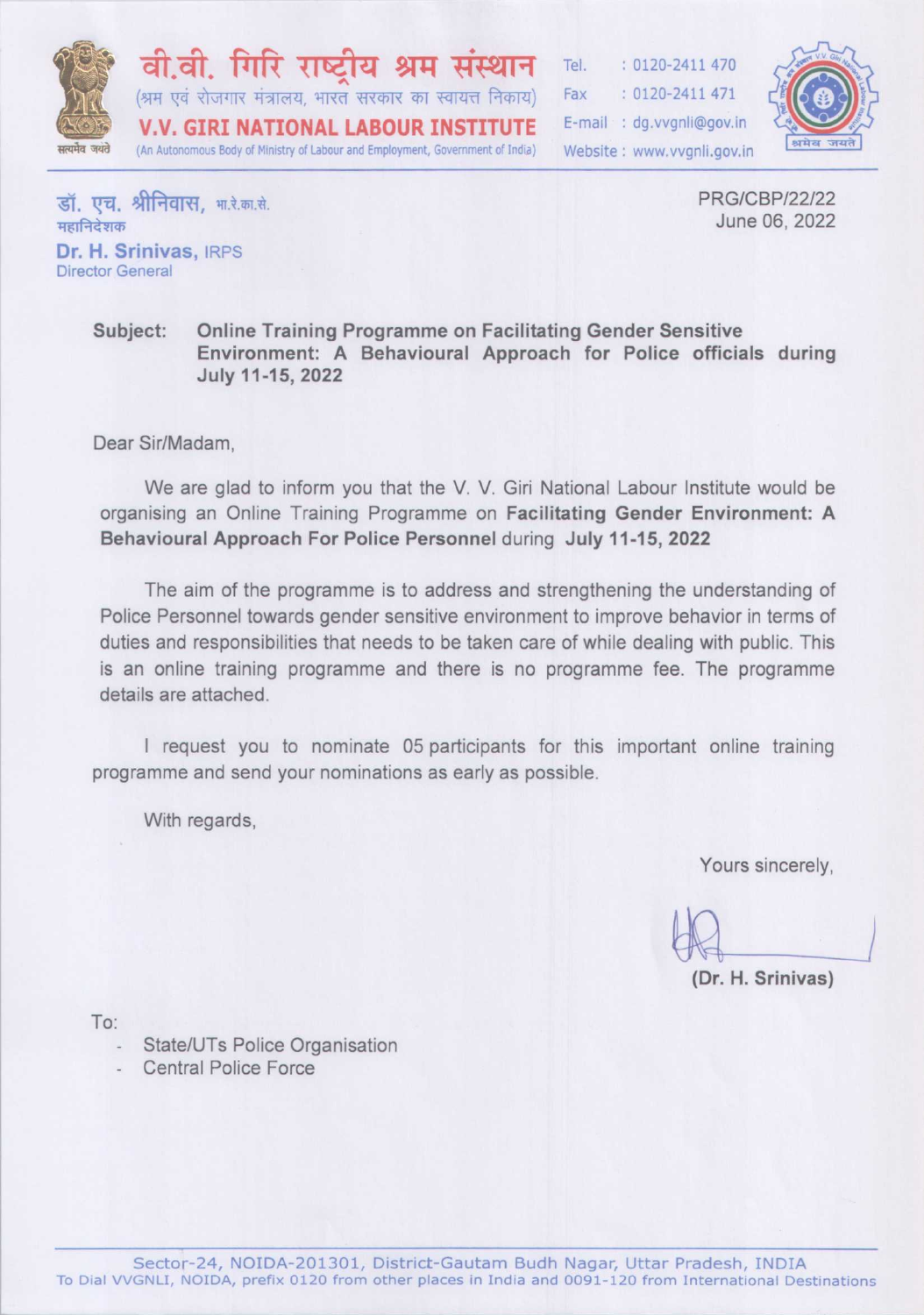

**July 11-15, 2022**



**V.V.Giri National Labour Institute Sector – 24, Noida Distt. Gautam Budh Nagar Uttar Pradesh- 201**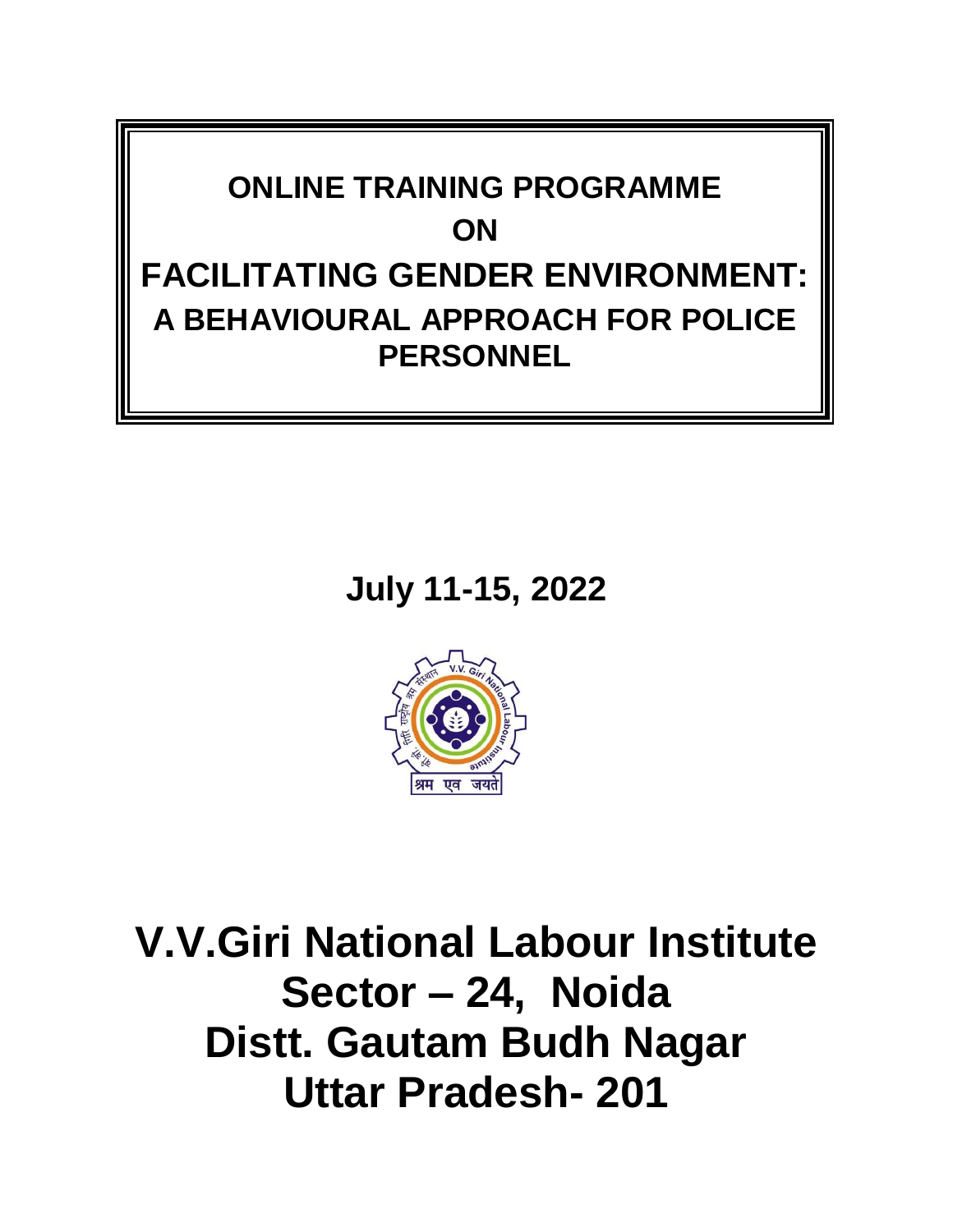### **CONTEXT**

Gender relations are often exemplified by asymmetrical clout atmosphere which disperse specific prerogative and errands to men, women and transgender as per the belief of the social order. For instance, women might be anticipated to focus more on caring or domestic duties and linger close to dwelling, whereas men may be predicted to be the key wage earner, functioning outside the home, with greater autonomy to budge around in public places. It reveals a public-private dichotomy where, women are restrained in the unrecognized specialty normally amateur in nature, while men go out in the recognized sphere generally remunerated in nature. This results in widening existing Gender disparity.

Formal equality of treatment between men and women merely accentuated eradicating disability and shielding women. Later on the thought of 'Substantive Equality' was developed by articulating it in terms of women's own understanding rather than a evaluation with a male standard. Substantive equality thus provides a basis for recognizing protectionist measures to purge disadvantage and gender based prejudice's, without perceiving them as related to stereotypical attitudes on women's weakness and helplessness The substantive equality approach recognizes that women and men cannot be treated the same, and for equality of results to occur, women and men may need to be treated in a different way. The challenge is to know when to take note of difference, and to decide on appropriate measures for different treatment that will facilitate equal access, control and equal result. Such measures will have to be evaluated to make certain they endorse sovereignty rather than shield or enslavement. This has to be done without compromising the aver for equal rights and equality as a legal standard. Apart from this we need to raise generation equal via shift in our approach while bringing up our children in our abode and school. For this meticulous behavioral upgrading is the prerequisite of an hour. One needs to recognize the importance of Emotional Quotient apart from Intelligence Quotient.

It is in this context, that the V.V. Giri National Labour Institute is organizing online training programme on FACILITATING GENDER SENSITIVE ENVIRONMENT: A BEHAVIOURAL APPROACH with the aim to improve Behaviors in terms of duty and responsibilities we human beings erudite from our surrounding environments while growing up as a person.

#### **AIM**

The programme aims at addressing and strengthening the understanding of Gender sensitive environment with following major objectives: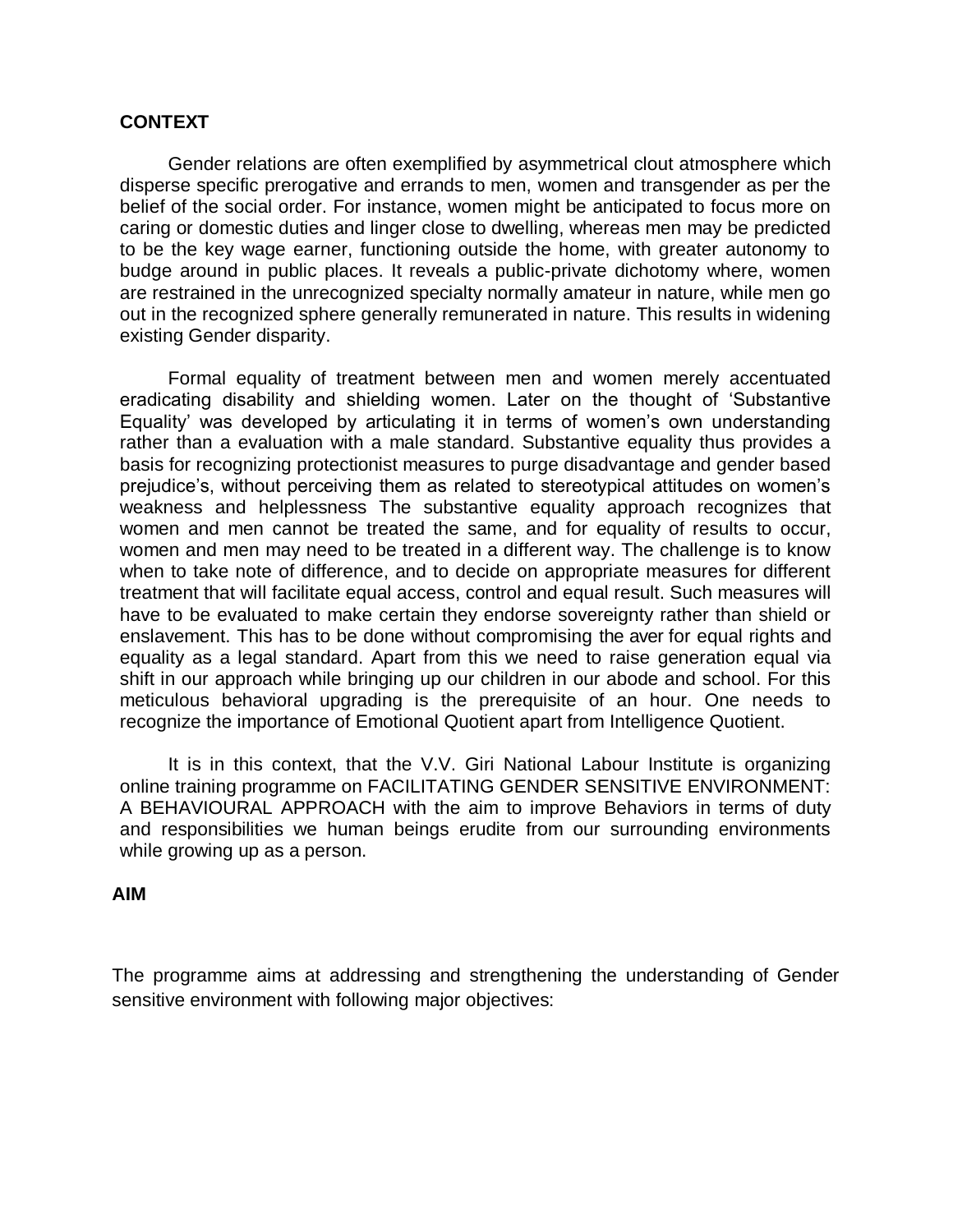### **OBJECTIVES**

- To address the issue of gender sensitiveness with holistic perspective;
- To enhance the capacity of the participants so that they could facilitate positive environment;
- To sensitize the participants for developing Culture-infused counselling while dealing with sexual harassment cases;
- To strengthen positive leadership in the world of work;&
- To develop stratagem for managing stress via teamwork
- To provide awareness on Labour Codes

### **COURSE PROFILE**

Gender sensitiveness; positive environment; Culture-infused counseling; positive leadership, etc.

### **TRAINING DELIVERY AND METHODOLOGY**

This training will be delivered in online mode. The training will primarily be interactive in nature with the provision of case studies; dissemination of documentaries; group work; assignments. Participants should have access to internet and computer/ smart phone with audio-visual facilities.

### **RESOURCE PERSONS**

Faculty members of VVGNLI and Subject experts will be the primary resource persons.

### **PARTICIPATION LEVEL**

Police Personnel of Rank such as Station House Officer (SHO), Station Officer (SO), Police Station Incharge, Sub-Inspector, Assistant Sub-Inspector & Head Constable

### **DATES AND DURATION**

This programme is scheduled from July 11-15, 2022. On each day, online lectures and discussion sessions will be held from 10:30 a.m to 04:30 pm followed by discussion through email and mobile on exercises provided to the participants during/after the end of each online session.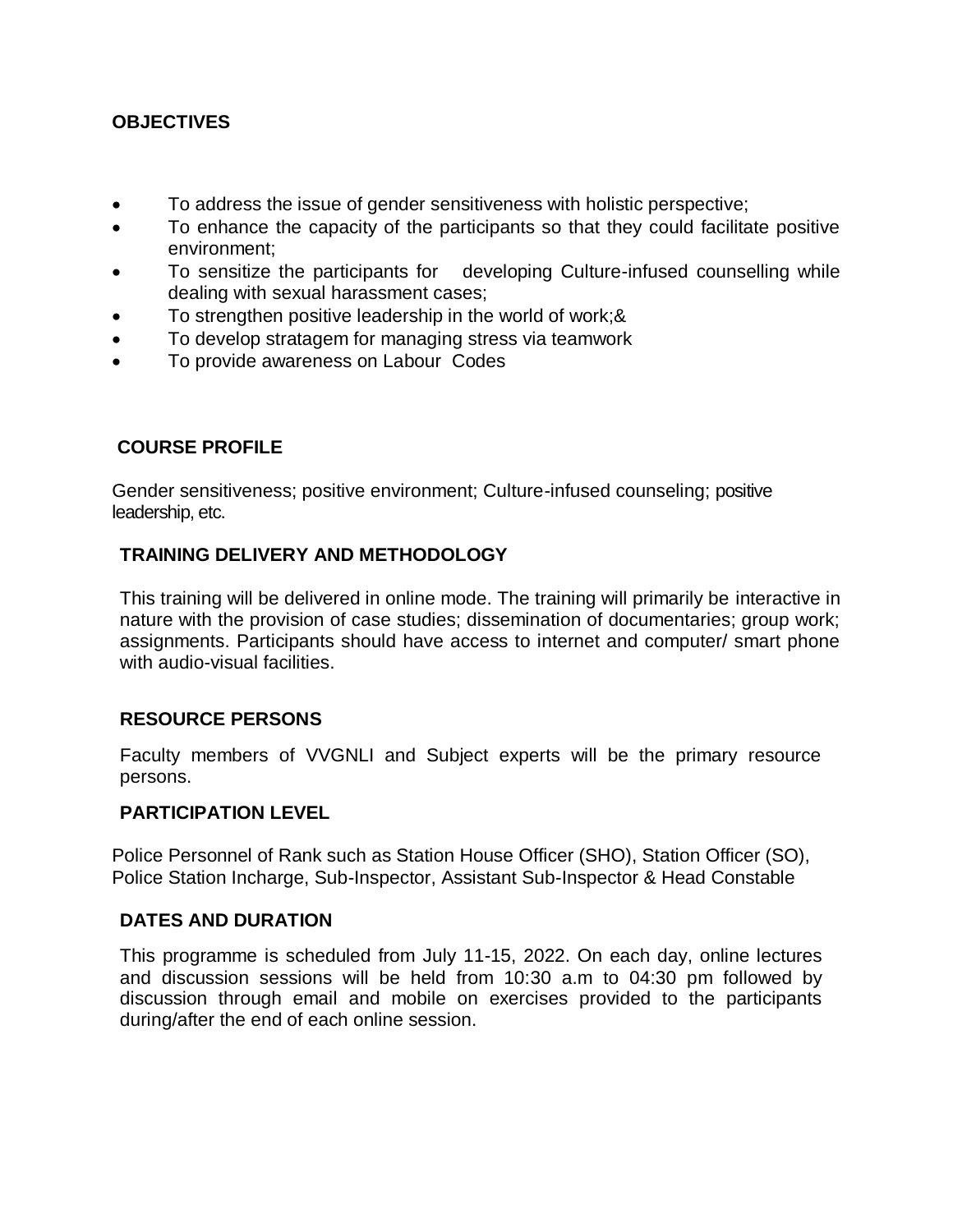# **NOMINATION AND ENROLMENT**

The nominations of those interested in participating in this training, can be sent either through organisations or individually.

• Please fill in the linked registration form and submit it. Without registration form, nomination will not be considered.

[https://docs.google.com/forms/d/e/1FAIpQLSckYF2Y1KYyJECkQ4\\_pRgaUmpSbDA4ouj](https://docs.google.com/forms/d/e/1FAIpQLSckYF2Y1KYyJECkQ4_pRgaUmpSbDA4oujNBiphyvT2BkGqZPw/viewform?usp=sf_link) [NBiphyvT2BkGqZPw/viewform?usp=sf\\_link](https://docs.google.com/forms/d/e/1FAIpQLSckYF2Y1KYyJECkQ4_pRgaUmpSbDA4oujNBiphyvT2BkGqZPw/viewform?usp=sf_link)

- The registration link should be sent through soft copy to the nominees. Link will not open if sent through photo copy. Nominees can also use link given in our website brochure.
- The nominations received will be scrutinised by the VVGNLI and those selected will be intimated individually via email. They will also be informed the log-in details to access the online programme and related training resources.
- Those who successfully complete the programme will be issued an e-certificate by VVGNLI.

# **LAST DATE FOR RECEIVING NOMINATIONS**

### **July 04, 2022**

The nominations received will be scrutinized by the Institute and those selected will be intimated individually via email. They will also be informed about the log-in details to access the online programme and related training resources. Those who successfully complete the programme will be provided an e- certificate by VVGNLI.

# **ENROLMENT FEE**

There is no fee for enrolment/participation in the programme.

# **COURSE DIRECTOR**

Dr. Shashi Bala, Course Director, Fellow Email: balashashi.vvgnli@gov.in/sbalatraining@gmail.com